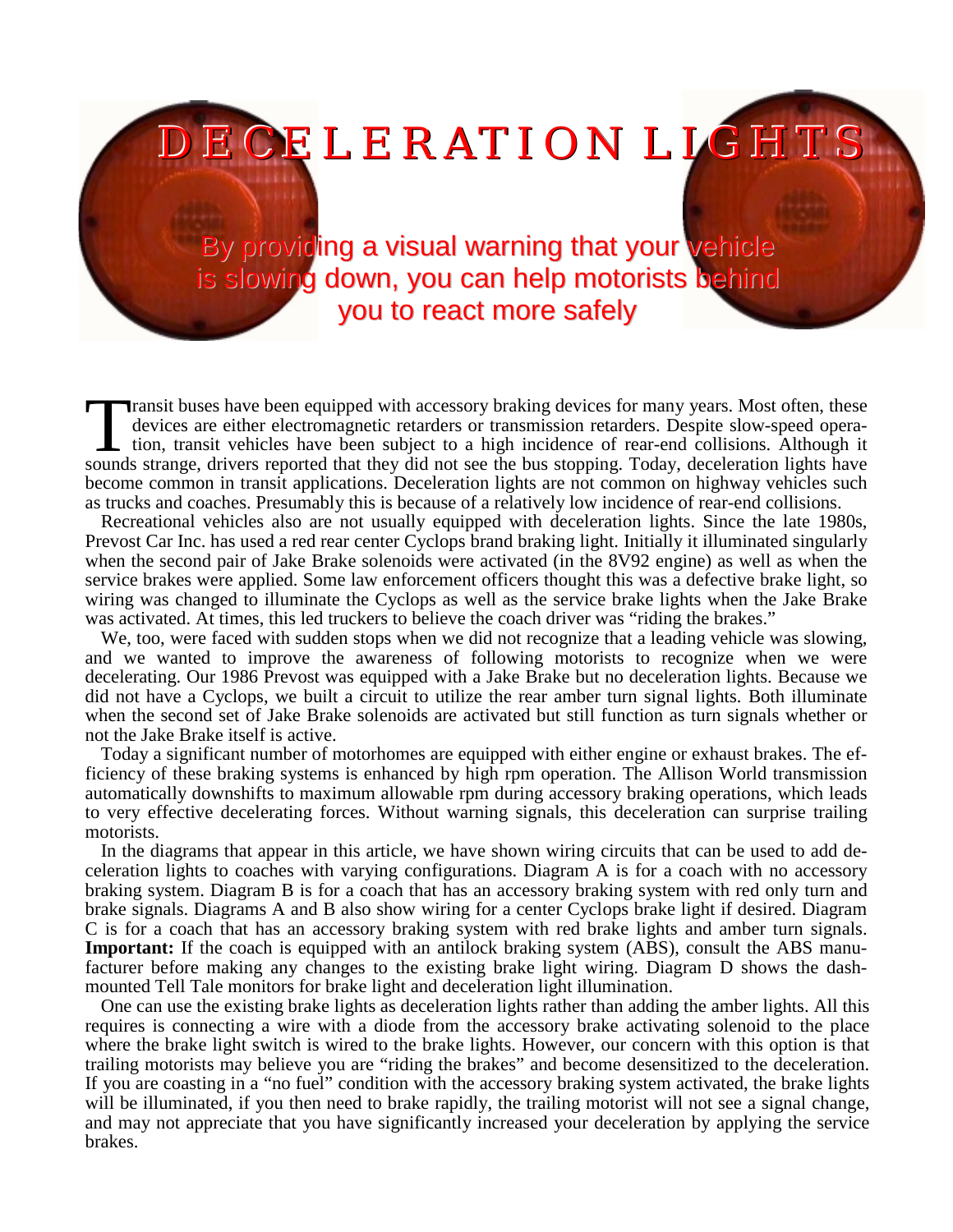# **DIAGRAM A**

#### **Parts:**

Throttle switch or clutch switch Amber lamp assemblies (two) Red lamp assembly (one) 15- to 30-amp fuse and holder (use smallest working value) 12-volt, 30-amp single-pole single-throw (SPST) relay 14- to 16-gauge wire as needed



### **Procedure:**

1. Mount the throttle switch so that it is activated during a no-fuel condition, either in the engine compartment or at the accelerator pedal linkage, according to the manufacturer's recommendations.

2. Mount lamp assemblies on the rear

center of the coach in a location that allows access for the wires to the lamp assemblies. try to mount them higher than the OEM service lights, similar to the way the center brake light is mounted on automobiles. Ideally, the lamp assemblies should be high enough to be visible above a towed vehicle.

3. Using a 15- to 30-amp fuse, connect the 12-volt-DC ignition "on" source to terminal 87 on relay and to terminal 1 of throttle switch.

4. Connect terminal 2 of throttle switch to terminal 86 of relay.

5. Connect terminal 85 of relay to ground.

6. Connect a wire from terminal 30 to amber lamp assemblies hot leads, which are usually black.

7. Connect other wires from lamp assemblies, which are usually white, to ground.

8. Connect wire from brake light switch terminal without 12 volts to red lamp assembly hot lead, which is usually black.

9. Connect other wire from red lamp assembly, which is usually white, to ground.

#### **Testing the system:**

1. With ignition "on," apply service brakes. Both brake lights and red center brake light should illuminate. Release brakes.

2. Activate turn signals. Each turn signal should blink; the center brake light should not.

3. With throttle in no-fuel position, amber lights should be illuminated. Push throttle slightly; amber lights should be off.

4. Turn ignition "off."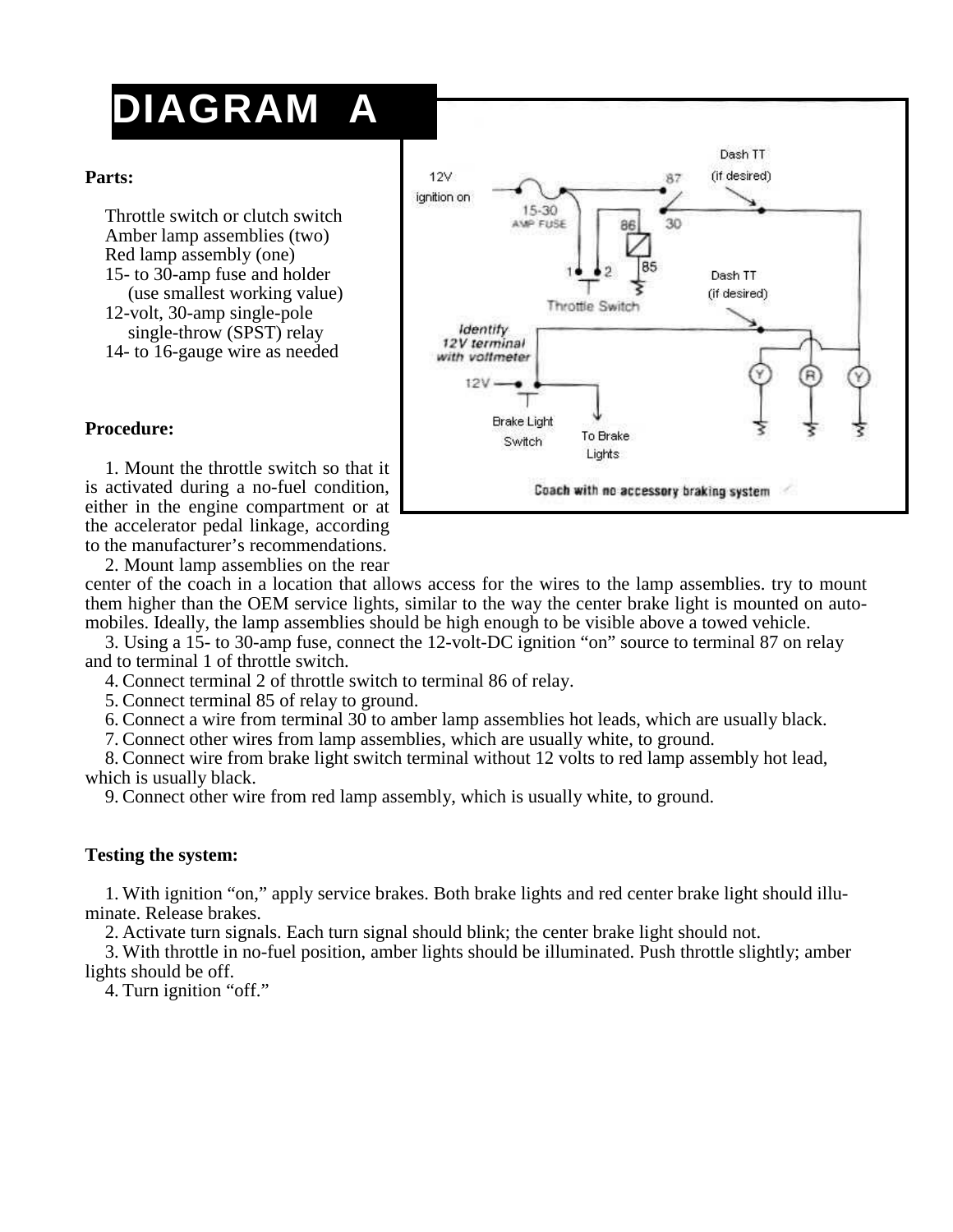# **DIAGRAM B**

#### **Parts:**

Three-amp diode Amber lamp assemblies (two) Red lamp assembly (one) 15- to 30-amp fuse and holder (use smallest working value) 12-volt, 30-amp SPST relay 14- to 16-gauge wire as needed



### **Procedure:**

1. Mount lamp assemblies on rear center of coach in a location that allows access for the wires to the lamp assemblies. Try to mount higher than OEM service lights, similar to the way the center brake light is mounted on automobiles. ideally, the lamp assemblies should be high enough to be visible above a towed vehicle.

2. Identify the wire running to the activating solenoid(s) of the accessory brake. If equipped with a Jake Brake, use the high position solenoid. This will allow the system to be deactivated when the Jake Brake setting is either low or medium, if you wish to have the system active for all settings, use the low position solenoid.

3. To protect all OEM circuits, a diode is used to isolate the added relay and wiring. Orient the diode with the black stripe away from the solenoid. Attach a 3-inch wire to the solenoid end of the diode. Attach a wire long enough to reach the relay to the end with the black stripe. Solder wire leads to the diode and insulate with heat-shrink tubing.

4. Connect the 3-inch lead to the activating solenoid wire using a line tap or solder connection.

5. Connect the long lead to terminal

86 on the relay.

6. Connect terminal 85 to ground.

7. Connect 12-volt-DC, ignition "on" source with 15- to 30-amp fuse to terminal 87 on relay.

8. Connect a wire from terminal 30 to amber lamp assemblies' hot leads, which are usually black.

9. Connect other wires from lamp assemblies, which are usually white, to ground.

10. Connect wire from brake light switch to red lamp assembly hot lead, which is usually black

11. Connect other wire from red lamp assembly, which is usually white, to ground.

#### **Testing the system:**

1. With ignition "on," apply service brakes. Both brake lights and center brake light should illuminate. Release brakes.

2. Activate turn signals. Each should blink; center brake light should not.

3. Turn on the accessory braking system. When the solenoid is activated, the amber lights should illuminate. This will vary according to the type of accessory brake system and its installation. To activate the Jake Brake solenoid, put the transmission in neutral, rev the engine to 1,500 rpm, and then release the throttle. Many Pacbrake installations use a foot switch to activate the solenoid. It may be necessary to test-drive the vehicle and have a helper observe the lights.

4. Turn off the accessory braking system. The amber lights should remain off in a no-fuel condition.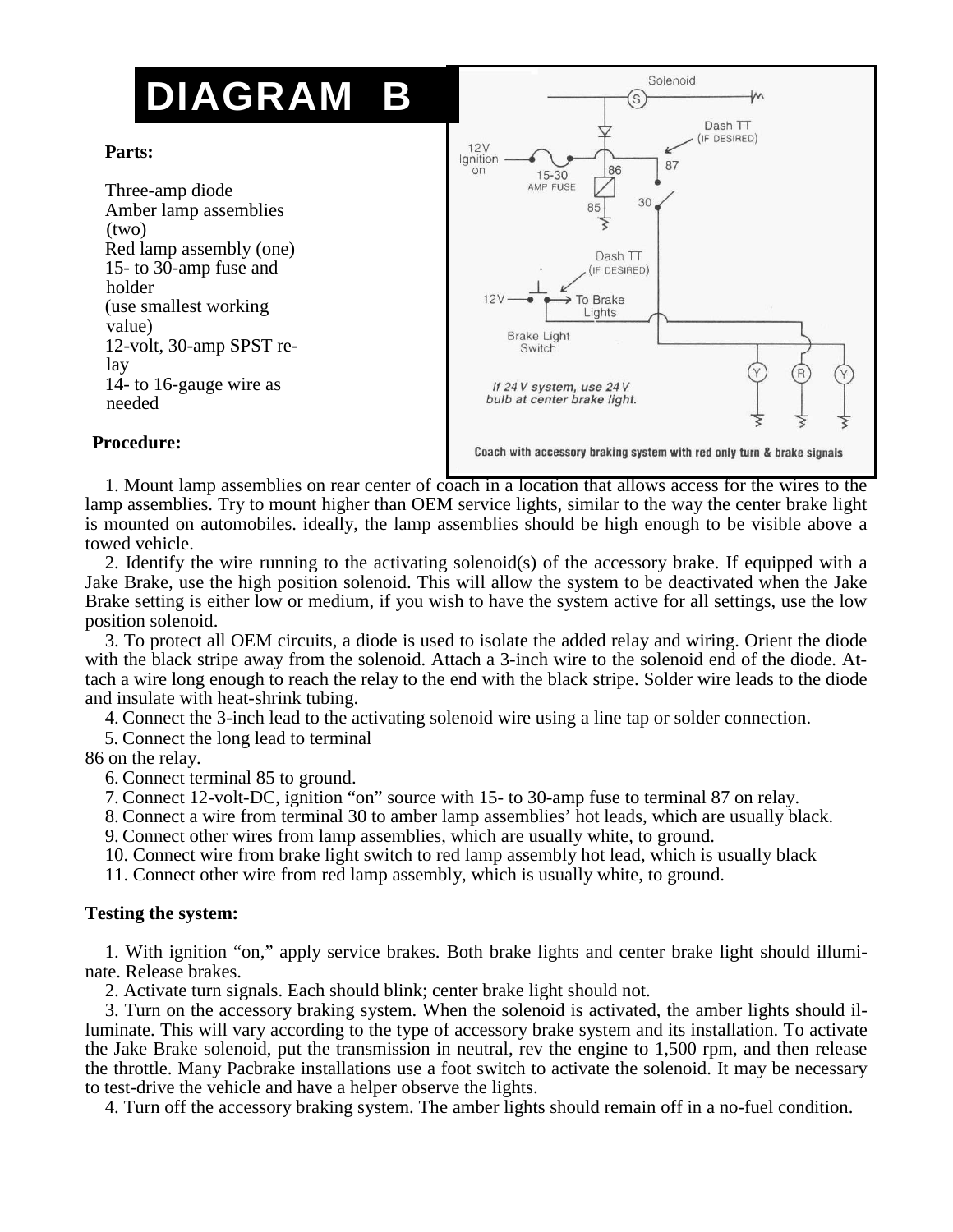# **DIAGRAM C**

#### **Parts:**

Three-amp diode 15- to 30-amp fuse and holder-(use smallest working value) Three 12-volt, 30-amp singlepole double-throw (SPDT) relays 14- to 16-gauge wire as needed Resistors

#### **Procedure:**

1. Identify the wire going to the activating solenoid(s) of the accessory brake. If equipped with a Jake Brake, use the high position solenoid. This will allow the system to be deactivated when the Jake Brake setting is either low or medium. If you wish to have the system active for all settings, use the low position.

2. To protect all OEM circuits, a diode is used to isolate the added relay and wiring. Orient the diode with the black stripe away from the solenoid. Attach a 3-inch wire to the solenoid end of the di-



**How the system works**. With the ignition on, 12 volts DC is present at terminal 87A of the solenoid relay and terminal 87 of each signal relay. When a turn signal is used, the turn signal relay is activated, causing 12 volts DC to pass from terminal 87 to terminal 30 and then to the turn signal bulb. When the accessory brake solenoid is activated, 12 volts DC passes from terminal 30 through terminal 87 of the

solenoid relay to terminal 87A of both turn signal relays, then to terminal 30 and the corresponding turn signal bulbs. Both turn signal lamps illuminate. If a turn signal is used while the solenoid relay is active, the connection between terminals 87A and 30 of the turn signal relay is broken each time the turn signal relay is activated by the turn signal circuit. This allows the turn signals to blink "off.

ode. To the end with the black stripe, attach a wire long enough to reach the relay. Solder wire leads to the diode and insulate with heat-shrink tubing.

3. Connect the 3-inch lead to the activating solenoid wire using a line tap or solder connection.

4. Connect the long lead to terminal

86 of the solenoid relay.

5. Connect terminal 85 of all three relays to ground.

6. Connect 12-volt-DC, ignition "on" source with 15- to 30-amp fuse to terminal 30 of solenoid relay.

7. Remove turn signal bulbs from sockets of the rear lamp assemblies.

8. Activate turn signals and hazard lights. If system functions normally with and without the rear bulbs, proceed to step #12. If system does not function normally (altered blink rate, failure to blink, or altered intensity), proceed to step #9.

9. Measure the resistance of the turn signal bulb, and obtain two resistors of approximately the same value (20- to 25-watt rating).

10. Temporarily install a resistor on each side from the 12-volt-DC lead of the turn signal socket to ground.

11. Test turn signal and hazard light operation with the turn signal bulbs still removed. It should function normally.

12. Identify the 12-volt-DC wire going to each turn signal bulb. A separate ground wire may or may not be present.

13. Cut the 12-volt-DC wire. Do not cut the ground wire.